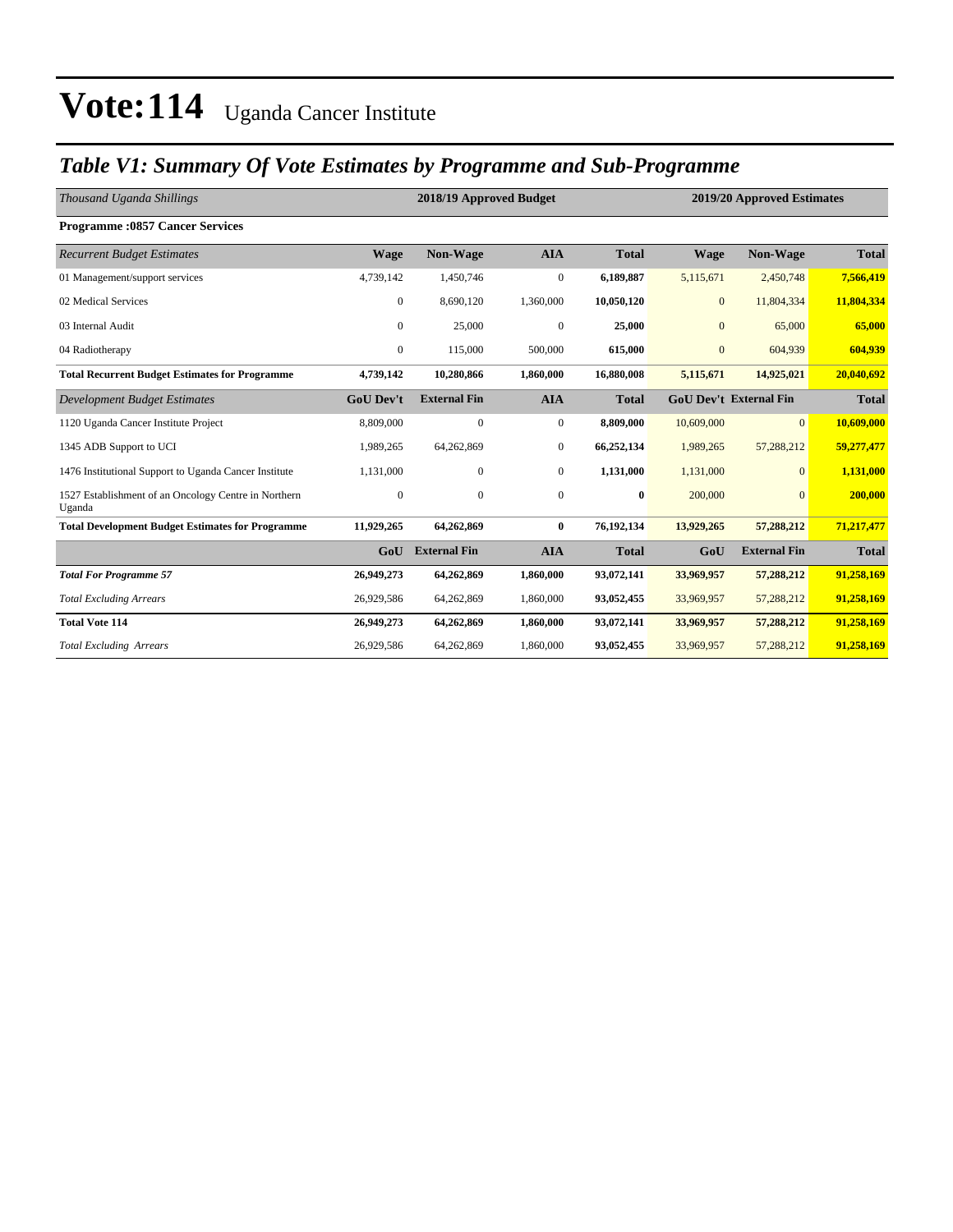### *Table V2: Summary Vote Estimates by Item*

| Thousand Uganda Shillings                                      |            | 2018/19 Approved Budget |           |              | 2019/20Approved Estimates |                     |                         |  |
|----------------------------------------------------------------|------------|-------------------------|-----------|--------------|---------------------------|---------------------|-------------------------|--|
|                                                                | GoU        | <b>External Fin</b>     | AIA       | <b>Total</b> | GoU                       | <b>External Fin</b> | <b>Total</b>            |  |
| <b>Employees, Goods and Services (Outputs Provided)</b>        | 16,337,221 | 6,000,000               | 1,860,000 | 24, 197, 221 | 21,237,692                | 6,000,000           | 27,237,692              |  |
| 211101 General Staff Salaries                                  | 4,739,142  | $\bf{0}$                | $\bf{0}$  | 4,739,142    | 5,115,671                 | $\bf{0}$            | 5,115,671               |  |
| 211103 Allowances (Inc. Casuals, Temporary)                    | 1,367,834  | $\boldsymbol{0}$        | 387,250   | 1,755,084    | 2,156,837                 | $\bf{0}$            | 2,156,837               |  |
| 212102 Pension for General Civil Service                       | 83,172     | $\bf{0}$                | $\bf{0}$  | 83,172       | 97,348                    | $\bf{0}$            | 97,348                  |  |
| 213001 Medical expenses (To employees)                         | 9,000      | $\bf{0}$                | $\bf{0}$  | 9,000        | 9,000                     | $\bf{0}$            | 9,000                   |  |
| 213002 Incapacity, death benefits and funeral expenses         | 6,000      | $\bf{0}$                | $\bf{0}$  | 6,000        | 6,000                     | $\bf{0}$            | 6,000                   |  |
| 213004 Gratuity Expenses                                       | 302,563    | $\bf{0}$                | $\bf{0}$  | 302,563      | 302,563                   | $\bf{0}$            | 302,563                 |  |
| 221001 Advertising and Public Relations                        | 142,400    | $\bf{0}$                | 70,000    | 212,400      | 139,800                   | $\bf{0}$            | 139,800                 |  |
| 221002 Workshops and Seminars                                  | 173,000    | 200,000                 | $\bf{0}$  | 373,000      | 310,024                   | 200,000             | 510,024                 |  |
| 221003 Staff Training                                          | 120,000    | 5,800,000               | $\bf{0}$  | 5,920,000    | 120,000                   | 5,800,000           | 5,920,000               |  |
| 221006 Commissions and related charges                         | 139,968    | $\bf{0}$                | $\bf{0}$  | 139,968      | 188,185                   | $\bf{0}$            | 188,185                 |  |
| 221007 Books, Periodicals & Newspapers                         | 13,800     | $\bf{0}$                | 0         | 13,800       | 17,200                    | $\bf{0}$            | 17,200                  |  |
| 221008 Computer supplies and Information Technology<br>(TT)    | 116,800    | $\bf{0}$                | 90,000    | 206,800      | 114,013                   | $\bf{0}$            | 114,013                 |  |
| 221009 Welfare and Entertainment                               | 113,688    | $\bf{0}$                | 144,100   | 257,788      | 127,388                   | $\bf{0}$            | 127,388                 |  |
| 221010 Special Meals and Drinks                                | 130,910    | $\bf{0}$                | 47,925    | 178,835      | 154,910                   | $\bf{0}$            | 154,910                 |  |
| 221011 Printing, Stationery, Photocopying and Binding          | 110,300    | $\boldsymbol{0}$        | 113,800   | 224,100      | 134,300                   | $\bf{0}$            | 134,300                 |  |
| 221012 Small Office Equipment                                  | 6,000      | $\bf{0}$                | 10,000    | 16,000       | $\bf{0}$                  | $\bf{0}$            | $\bf{0}$                |  |
| 221014 Bank Charges and other Bank related costs               | $\bf{0}$   | $\bf{0}$                | 2,000     | 2,000        | $\bf{0}$                  | $\bf{0}$            | $\overline{\mathbf{0}}$ |  |
| 221016 IFMS Recurrent costs                                    | 25,000     | $\bf{0}$                | 50,000    | 75,000       | 50,000                    | $\bf{0}$            | 50,000                  |  |
| 221017 Subscriptions                                           | 63,000     | $\bf{0}$                | $\bf{0}$  | 63,000       | 111,500                   | $\bf{0}$            | 111,500                 |  |
| 221020 IPPS Recurrent Costs                                    | 25,000     | $\bf{0}$                | $\bf{0}$  | 25,000       | 40,000                    | $\bf{0}$            | 40,000                  |  |
| 222001 Telecommunications                                      | 88,600     | $\boldsymbol{0}$        | 90,300    | 178,900      | 151,200                   | $\bf{0}$            | 151,200                 |  |
| 223004 Guard and Security services                             | 84,000     | $\bf{0}$                | $\bf{0}$  | 84,000       | 114,000                   | $\bf{0}$            | 114,000                 |  |
| 223005 Electricity                                             | 140,000    | $\bf{0}$                | 39,150    | 179,150      | 399,700                   | $\bf{0}$            | 399,700                 |  |
| 223006 Water                                                   | 140,000    | $\bf{0}$                | $\bf{0}$  | 140,000      | 150,000                   | $\bf{0}$            | 150,000                 |  |
| 223007 Other Utilities- (fuel, gas, firewood, charcoal)        | 50,000     | $\bf{0}$                | $\bf{0}$  | 50,000       | 50,000                    | $\bf{0}$            | 50,000                  |  |
| 224001 Medical Supplies                                        | 7,000,000  | $\bf{0}$                | $\bf{0}$  | 7,000,000    | 8,800,000                 | $\bf{0}$            | 8,800,000               |  |
| 224004 Cleaning and Sanitation                                 | 230,000    | $\bf{0}$                | 80,000    | 310,000      | 457,000                   | $\bf{0}$            | 457,000                 |  |
| 224005 Uniforms, Beddings and Protective Gear                  | 56,000     | 0                       | 42,000    | 98,000       | 56,000                    | $\bf{0}$            | 56,000                  |  |
| 225001 Consultancy Services- Short term                        | 198,704    | $\boldsymbol{0}$        | 263,000   | 461,704      | 101,704                   | $\bf{0}$            | 101,704                 |  |
| 227001 Travel inland                                           | 234,000    | $\boldsymbol{0}$        | 230,300   | 464,300      | 483,100                   | $\bf{0}$            | 483,100                 |  |
| 227002 Travel abroad                                           | 179,000    | $\boldsymbol{0}$        | $\bf{0}$  | 179,000      | 175,000                   | $\bf{0}$            | 175,000                 |  |
| 227004 Fuel, Lubricants and Oils                               | 141,242    | $\boldsymbol{0}$        | 104,000   | 245,242      | 217,850                   | $\bf{0}$            | 217,850                 |  |
| 228001 Maintenance - Civil                                     | 15,000     | $\boldsymbol{0}$        | $\bf{0}$  | 15,000       | 65,000                    | $\bf{0}$            | 65,000                  |  |
| 228002 Maintenance - Vehicles                                  | 52,000     | $\boldsymbol{0}$        | 21,800    | 73,800       | 102,000                   | $\bf{0}$            | 102,000                 |  |
| 228003 Maintenance – Machinery, Equipment $\&$<br>Furniture    | 24,100     | $\boldsymbol{0}$        | 74,375    | 98,475       | 702,400                   | $\bf{0}$            | 702,400                 |  |
| 228004 Maintenance - Other                                     | 17,000     | $\boldsymbol{0}$        | $\bf{0}$  | 17,000       | 18,000                    | $\bf{0}$            | 18,000                  |  |
| <b>Investment</b> (Capital Purchases)                          | 10,592,365 | 58,262,869              | $\bf{0}$  | 68,855,234   | 12,732,265                | 51,288,212          | 64,020,477              |  |
| 281504 Monitoring, Supervision & Appraisal of capital<br>works | 200,000    | $\boldsymbol{0}$        | $\bf{0}$  | 200,000      | 150,000                   | $\bf{0}$            | <b>150,000</b>          |  |
| 312101 Non-Residential Buildings                               | 9,261,365  | 34,212,869              | $\bf{0}$  | 43,474,234   | 11,261,365                | 40,038,212          | 51,299,577              |  |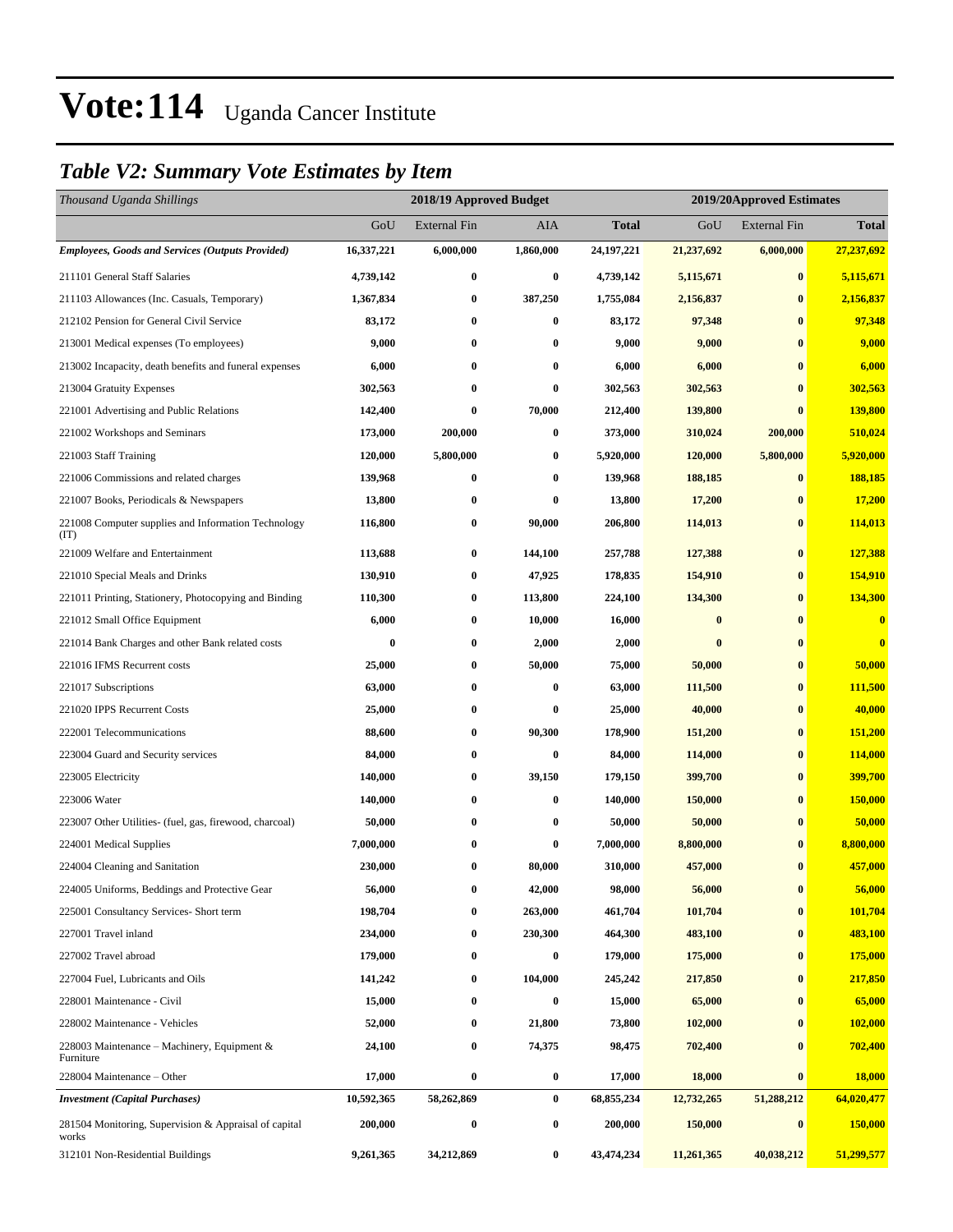| 312104 Other Structures             | $\bf{0}$   | $\bf{0}$   | $\bf{0}$  | $\bf{0}$   | 50,000     | $\mathbf{0}$ | 50,000       |
|-------------------------------------|------------|------------|-----------|------------|------------|--------------|--------------|
| 312202 Machinery and Equipment      | $\bf{0}$   | $\bf{0}$   | $\bf{0}$  | $\bf{0}$   | 139,900    | 11,250,000   | 11,389,900   |
| 312203 Furniture & Fixtures         | $\bf{0}$   | $\bf{0}$   | $\bf{0}$  | $\bf{0}$   | 100,000    | $\bf{0}$     | 100,000      |
| 312212 Medical Equipment            | 781.000    | 24,050,000 | $\bf{0}$  | 24,831,000 | 761,000    | $\bf{0}$     | 761,000      |
| 312213 ICT Equipment                | 350,000    | $\bf{0}$   | $\bf{0}$  | 350,000    | 270,000    | $\bf{0}$     | 270,000      |
| <b>Arrears</b>                      | 19,687     | $\bf{0}$   | $\bf{0}$  | 19,687     | $\bf{0}$   | $\mathbf{0}$ | $\mathbf{0}$ |
| 321605 Domestic arrears (Budgeting) | 19,687     | $\bf{0}$   | $\bf{0}$  | 19,687     | $\bf{0}$   | $\mathbf{0}$ | $\mathbf{0}$ |
| <b>Grand Total Vote 114</b>         | 26,949,273 | 64,262,869 | 1,860,000 | 93,072,141 | 33,969,957 | 57,288,212   | 91.258.169   |
| <b>Total Excluding Arrears</b>      | 26,929,586 | 64,262,869 | 1,860,000 | 93,052,455 | 33,969,957 | 57,288,212   | 91.258.169   |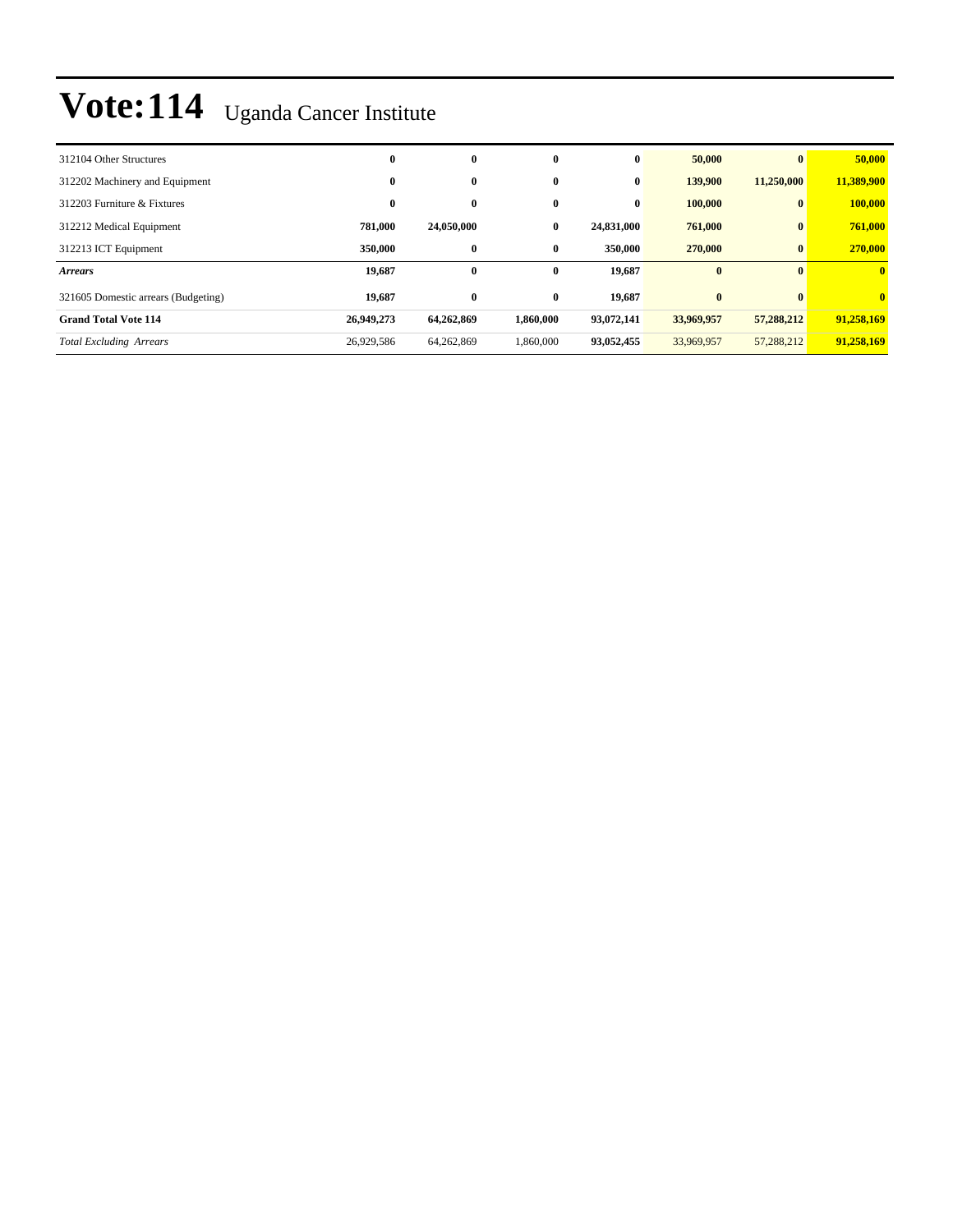### *Table V3: Detailed Estimates by Programme, Sub Programme, Output and Item*

### *Programme :0857 Cancer Services*

*Recurrent Budget Estimates*

### **SubProgramme 01 Management/support services**

| Thousand Uganda Shillings                                | 2018/19 Approved Budget |                  |                  | 2019/20 Approved Estimates |                       |                |              |
|----------------------------------------------------------|-------------------------|------------------|------------------|----------------------------|-----------------------|----------------|--------------|
| <b>Outputs Provided</b>                                  | Wage                    | Non Wage         | <b>AIA</b>       | <b>Total</b>               | Wage                  | Non Wage       | <b>Total</b> |
| Output 085704 Cancer Institute Support Services          |                         |                  |                  |                            |                       |                |              |
| 211103 Allowances (Inc. Casuals, Temporary)              | $\boldsymbol{0}$        | 28,000           | $\mathbf{0}$     | 28,000                     | $\mathbf{0}$          | 53,689         | 53,689       |
| 221001 Advertising and Public Relations                  | $\boldsymbol{0}$        | 20,000           | $\boldsymbol{0}$ | 20,000                     | $\mathbf{0}$          | 20,000         | 20,000       |
| 221006 Commissions and related charges                   | $\boldsymbol{0}$        | 67,082           | $\mathbf{0}$     | 67,082                     | $\mathbf{0}$          | 70,450         | 70,450       |
| 221007 Books, Periodicals & Newspapers                   | $\boldsymbol{0}$        | 4,700            | $\boldsymbol{0}$ | 4,700                      | $\mathbf{0}$          | 3,000          | 3,000        |
| 221008 Computer supplies and Information Technology (IT) | 0                       | 12,000           | $\mathbf{0}$     | 12,000                     | $\boldsymbol{0}$      | 27,513         | 27,513       |
| 221009 Welfare and Entertainment                         | $\boldsymbol{0}$        | 24,000           | $\boldsymbol{0}$ | 24,000                     | $\boldsymbol{0}$      | 24,000         | 24,000       |
| 221011 Printing, Stationery, Photocopying and Binding    | $\boldsymbol{0}$        | 8,000            | $\boldsymbol{0}$ | 8,000                      | $\boldsymbol{0}$      | 8,000          | 8,000        |
| 221012 Small Office Equipment                            | $\boldsymbol{0}$        | 2,000            | $\mathbf{0}$     | 2,000                      | $\mathbf{0}$          | $\overline{0}$ | $\mathbf{0}$ |
| 221016 IFMS Recurrent costs                              | $\boldsymbol{0}$        | 25,000           | $\boldsymbol{0}$ | 25,000                     | $\mathbf{0}$          | 25,000         | 25,000       |
| 221017 Subscriptions                                     | $\boldsymbol{0}$        | 1,500            | $\mathbf{0}$     | 1,500                      | $\boldsymbol{0}$      | 1,500          | 1,500        |
| 222001 Telecommunications                                | $\boldsymbol{0}$        | 42,400           | $\mathbf{0}$     | 42,400                     | $\boldsymbol{0}$      | 40,000         | 40,000       |
| 223004 Guard and Security services                       | $\boldsymbol{0}$        | 44,000           | $\boldsymbol{0}$ | 44,000                     | $\boldsymbol{0}$      | 74,000         | 74,000       |
| 223005 Electricity                                       | $\boldsymbol{0}$        | 90,000           | $\mathbf{0}$     | 90,000                     | $\boldsymbol{0}$      | 288,550        | 288,550      |
| 223006 Water                                             | $\boldsymbol{0}$        | 90,000           | $\mathbf{0}$     | 90,000                     | $\mathbf{0}$          | 100,000        | 100,000      |
| 224004 Cleaning and Sanitation                           | $\boldsymbol{0}$        | 200,000          | $\mathbf{0}$     | 200,000                    | $\boldsymbol{0}$      | 380,000        | 380,000      |
| 225001 Consultancy Services- Short term                  | $\boldsymbol{0}$        | 28,000           | $\boldsymbol{0}$ | 28.000                     | $\mathbf{0}$          | 25,000         | 25,000       |
| 227001 Travel inland                                     | $\boldsymbol{0}$        | 11,000           | $\mathbf{0}$     | 11,000                     | $\mathbf{0}$          | $\mathbf{0}$   | $\mathbf{0}$ |
| 227002 Travel abroad                                     | $\boldsymbol{0}$        | 24,000           | $\mathbf{0}$     | 24,000                     | $\mathbf{0}$          | 40,000         | 40,000       |
| 227004 Fuel, Lubricants and Oils                         | $\boldsymbol{0}$        | 22,642           | $\boldsymbol{0}$ | 22,642                     | $\mathbf{0}$          | 33,311         | 33,311       |
| 228001 Maintenance - Civil                               | $\boldsymbol{0}$        | 15,000           | $\mathbf{0}$     | 15,000                     | $\boldsymbol{0}$      | 65,000         | 65,000       |
| 228002 Maintenance - Vehicles                            | $\boldsymbol{0}$        | 9,000            | $\mathbf{0}$     | 9,000                      | $\boldsymbol{0}$      | 60,000         | 60,000       |
| 228003 Maintenance - Machinery, Equipment & Furniture    | $\boldsymbol{0}$        | 11,000           | $\mathbf{0}$     | 11,000                     | $\boldsymbol{0}$      | 350,000        | 350,000      |
| 228004 Maintenance - Other                               | $\boldsymbol{0}$        | 10,000           | $\mathbf{0}$     | 10,000                     | $\boldsymbol{0}$      | 10,000         | 10,000       |
| <b>Total Cost of Output 04</b>                           | 0                       | 789,324          | 0                | 789,324                    | $\boldsymbol{\theta}$ | 1,699,013      | 1,699,013    |
| <b>Output 085719 Human Resource Management Services</b>  |                         |                  |                  |                            |                       |                |              |
| 211101 General Staff Salaries                            | 4,739,142               | $\boldsymbol{0}$ | $\boldsymbol{0}$ | 4,739,142                  | 5,115,671             | $\overline{0}$ | 5,115,671    |
| 211103 Allowances (Inc. Casuals, Temporary)              | $\boldsymbol{0}$        | 100,000          | $\boldsymbol{0}$ | 100,000                    | $\boldsymbol{0}$      | 100,000        | 100,000      |
| 212102 Pension for General Civil Service                 | $\boldsymbol{0}$        | 83,172           | $\boldsymbol{0}$ | 83,172                     | $\boldsymbol{0}$      | 97,348         | 97,348       |
| 213001 Medical expenses (To employees)                   | $\boldsymbol{0}$        | 5,000            | $\boldsymbol{0}$ | 5,000                      | $\mathbf{0}$          | 5,000          | 5,000        |
| 213002 Incapacity, death benefits and funeral expenses   | $\boldsymbol{0}$        | 6,000            | $\boldsymbol{0}$ | 6,000                      | $\boldsymbol{0}$      | 6,000          | 6,000        |
| 213004 Gratuity Expenses                                 | $\overline{0}$          | 302,563          | $\boldsymbol{0}$ | 302,563                    | $\mathbf{0}$          | 302,563        | 302,563      |
| 221002 Workshops and Seminars                            | $\overline{0}$          | $\boldsymbol{0}$ | $\boldsymbol{0}$ | $\bf{0}$                   | $\mathbf{0}$          | 95,824         | 95,824       |
| 221003 Staff Training                                    | $\mathbf{0}$            | 120,000          | $\boldsymbol{0}$ | 120,000                    | $\boldsymbol{0}$      | 120,000        | 120,000      |
| 221020 IPPS Recurrent Costs                              | $\mathbf{0}$            | 25,000           | $\boldsymbol{0}$ | 25,000                     | $\mathbf{0}$          | 25,000         | 25,000       |
| <b>Total Cost of Output 19</b>                           | 4,739,142               | 641,735          | 0                | 5,380,877                  | 5,115,671             | 751,735        | 5,867,406    |
| <b>Total Cost Of Outputs Provided</b>                    | 4,739,142               | 1,431,059        | $\bf{0}$         | 6,170,201                  | 5,115,671             | 2,450,748      | 7,566,419    |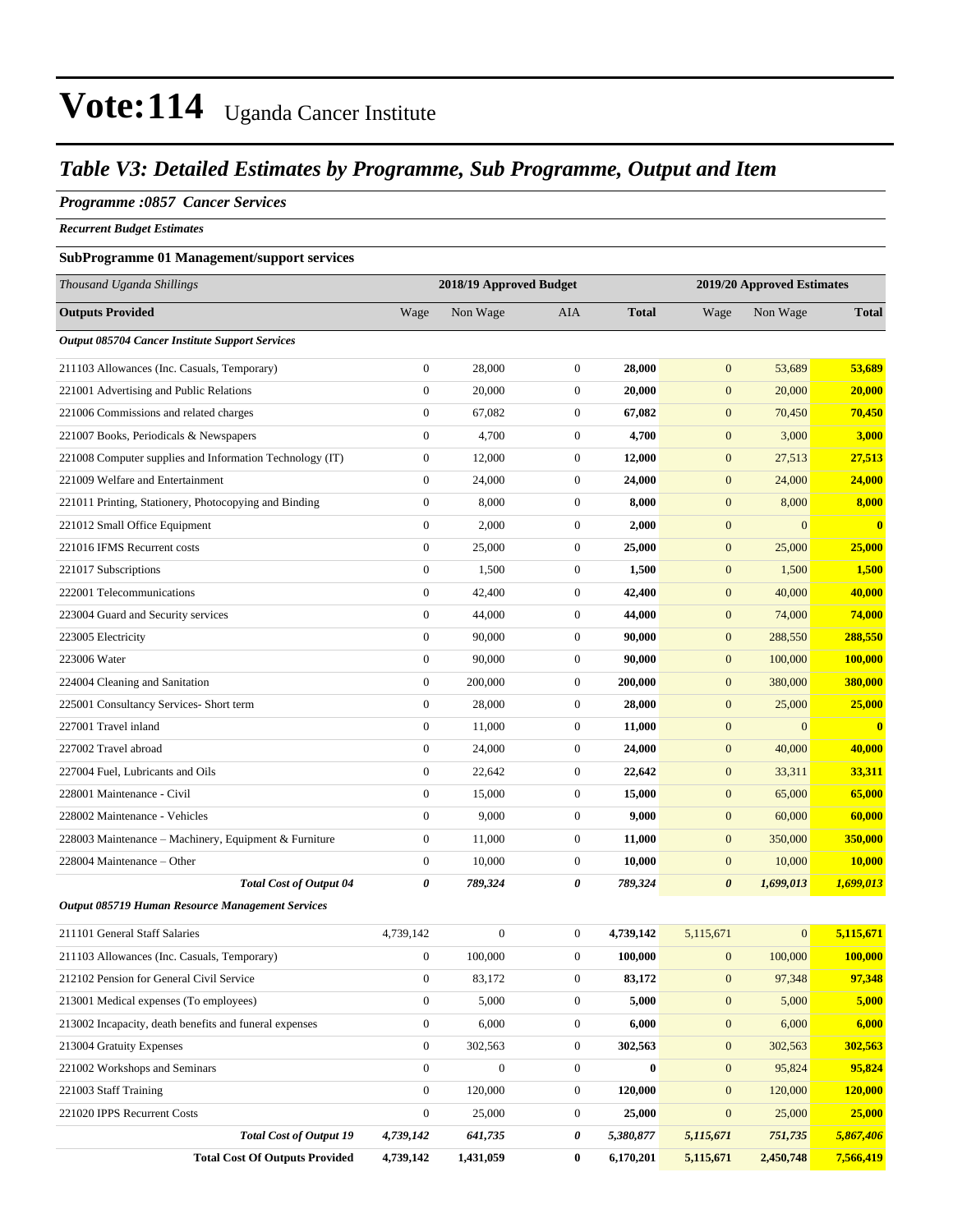| <b>Arrears</b>                                           | Wage             | Non Wage                | AIA                   | <b>Total</b> | Wage                       | Non Wage              | <b>Total</b>          |
|----------------------------------------------------------|------------------|-------------------------|-----------------------|--------------|----------------------------|-----------------------|-----------------------|
| Output 085799 Arrears                                    |                  |                         |                       |              |                            |                       |                       |
| 321605 Domestic arrears (Budgeting)                      | $\boldsymbol{0}$ | 19,687                  | $\mathbf{0}$          | 19,687       | $\mathbf{0}$               | $\boldsymbol{0}$      | $\bf{0}$              |
| <b>Total Cost of Output 99</b>                           | 0                | 19,687                  | 0                     | 19,687       | $\boldsymbol{\theta}$      | $\boldsymbol{\theta}$ | $\boldsymbol{\theta}$ |
| <b>Total Cost Of Arrears</b>                             | $\bf{0}$         | 19,687                  | $\bf{0}$              | 19,687       | $\bf{0}$                   | $\bf{0}$              | $\bf{0}$              |
| <b>Total Cost for SubProgramme 01</b>                    | 4,739,142        | 1,450,746               | $\bf{0}$              | 6,189,887    | 5,115,671                  | 2,450,748             | 7,566,419             |
| <b>Total Excluding Arrears</b>                           | 4,739,142        | 1,431,059               | $\boldsymbol{0}$      | 6,170,201    | 5,115,671                  | 2,450,748             | 7,566,419             |
| <b>SubProgramme 02 Medical Services</b>                  |                  |                         |                       |              |                            |                       |                       |
| Thousand Uganda Shillings                                |                  | 2018/19 Approved Budget |                       |              | 2019/20 Approved Estimates |                       |                       |
| <b>Outputs Provided</b>                                  | Wage             | Non Wage                | AIA                   | <b>Total</b> | Wage                       | Non Wage              | <b>Total</b>          |
| Output 085701 Cancer Research                            |                  |                         |                       |              |                            |                       |                       |
| 211103 Allowances (Inc. Casuals, Temporary)              | $\boldsymbol{0}$ | 155,334                 | $\boldsymbol{0}$      | 155,334      | $\mathbf{0}$               | 164,434               | 164,434               |
| 221001 Advertising and Public Relations                  | $\mathbf{0}$     | 90,000                  | $\mathbf{0}$          | 90,000       | $\mathbf{0}$               | 80,000                | 80,000                |
| 221002 Workshops and Seminars                            | $\boldsymbol{0}$ | 90,000                  | $\mathbf{0}$          | 90,000       | $\mathbf{0}$               | 100,000               | 100,000               |
| 221006 Commissions and related charges                   | $\boldsymbol{0}$ | 14,000                  | $\mathbf{0}$          | 14,000       | $\mathbf{0}$               | 15,000                | 15,000                |
| 221007 Books, Periodicals & Newspapers                   | $\boldsymbol{0}$ | 1,600                   | $\boldsymbol{0}$      | 1,600        | $\mathbf{0}$               | 2,000                 | 2,000                 |
| 221008 Computer supplies and Information Technology (IT) | $\boldsymbol{0}$ | 1,400                   | $\boldsymbol{0}$      | 1,400        | $\boldsymbol{0}$           | $\mathbf{0}$          | $\mathbf{0}$          |
| 221009 Welfare and Entertainment                         | $\boldsymbol{0}$ | 70,600                  | $\mathbf{0}$          | 70,600       | $\mathbf{0}$               | 80,000                | 80,000                |
| 221011 Printing, Stationery, Photocopying and Binding    | $\boldsymbol{0}$ | 63,000                  | $\mathbf{0}$          | 63,000       | $\mathbf{0}$               | 63,000                | 63,000                |
| 221017 Subscriptions                                     | $\boldsymbol{0}$ | 61,500                  | $\mathbf{0}$          | 61,500       | $\mathbf{0}$               | 60,000                | 60,000                |
| 222001 Telecommunications                                | $\boldsymbol{0}$ | 22,500                  | $\boldsymbol{0}$      | 22,500       | $\mathbf{0}$               | 22,500                | 22,500                |
| 223004 Guard and Security services                       | $\boldsymbol{0}$ | 40,000                  | $\mathbf{0}$          | 40,000       | $\boldsymbol{0}$           | 40,000                | 40,000                |
| 223005 Electricity                                       | $\boldsymbol{0}$ | 30,000                  | $\mathbf{0}$          | 30,000       | $\mathbf{0}$               | 30,000                | 30,000                |
| 223006 Water                                             | $\boldsymbol{0}$ | 30,000                  | $\mathbf{0}$          | 30,000       | $\mathbf{0}$               | 30,000                | 30,000                |
| 224004 Cleaning and Sanitation                           | $\boldsymbol{0}$ | 30,000                  | $\mathbf{0}$          | 30,000       | $\mathbf{0}$               | 30,000                | 30,000                |
| 224005 Uniforms, Beddings and Protective Gear            | $\boldsymbol{0}$ | 50,000                  | $\boldsymbol{0}$      | 50,000       | $\mathbf{0}$               | 40,000                | 40,000                |
| 225001 Consultancy Services- Short term                  | $\boldsymbol{0}$ | 104,000                 | $\boldsymbol{0}$      | 104,000      | $\boldsymbol{0}$           | 10,000                | 10,000                |
| 227001 Travel inland                                     | $\boldsymbol{0}$ | 154,000                 | $\mathbf{0}$          | 154,000      | $\mathbf{0}$               | 154,000               | 154,000               |
| 227002 Travel abroad                                     | $\boldsymbol{0}$ | 80,000                  | $\mathbf{0}$          | 80,000       | $\mathbf{0}$               | 80,000                | 80,000                |
| 228003 Maintenance – Machinery, Equipment & Furniture    | $\boldsymbol{0}$ | $\boldsymbol{0}$        | $\boldsymbol{0}$      | $\bf{0}$     | $\mathbf{0}$               | 47,000                | 47,000                |
| <b>Total Cost of Output 01</b>                           | 0                | 1,087,934               | $\boldsymbol{\theta}$ | 1,087,934    | $\boldsymbol{\theta}$      | 1,047,934             | 1,047,934             |
| Output 085702 Cancer Care Services                       |                  |                         |                       |              |                            |                       |                       |
| 211103 Allowances (Inc. Casuals, Temporary)              | $\boldsymbol{0}$ | 47,500                  | 346,750               | 394,250      | $\mathbf{0}$               | 639,714               | 639,714               |
| 221001 Advertising and Public Relations                  | $\boldsymbol{0}$ | $\boldsymbol{0}$        | 70,000                | 70,000       | $\boldsymbol{0}$           | $\mathbf{0}$          | $\bf{0}$              |
| 221002 Workshops and Seminars                            | $\boldsymbol{0}$ | 15,000                  | $\boldsymbol{0}$      | 15,000       | $\mathbf{0}$               | 60,000                | 60,000                |
| 221006 Commissions and related charges                   | $\boldsymbol{0}$ | 18,885                  | $\boldsymbol{0}$      | 18,885       | $\mathbf{0}$               | 62,735                | 62,735                |
| 221007 Books, Periodicals & Newspapers                   | $\boldsymbol{0}$ | 3,000                   | $\boldsymbol{0}$      | 3,000        | $\mathbf{0}$               | 3,000                 | 3,000                 |
| 221008 Computer supplies and Information Technology (IT) | $\boldsymbol{0}$ | 23,500                  | 47,000                | 70,500       | $\mathbf{0}$               | 23,500                | 23,500                |
| 221009 Welfare and Entertainment                         | $\boldsymbol{0}$ | 7,388                   | 59,100                | 66,488       | $\boldsymbol{0}$           | 7,388                 | 7,388                 |
| 221010 Special Meals and Drinks                          | $\boldsymbol{0}$ | 130,910                 | 47,925                | 178,835      | $\mathbf{0}$               | 154,910               | 154,910               |
| 221011 Printing, Stationery, Photocopying and Binding    | $\boldsymbol{0}$ | 11,000                  | 88,000                | 99,000       | $\mathbf{0}$               | 11,000                | 11,000                |
| 221012 Small Office Equipment                            | $\boldsymbol{0}$ | $\mathbf{0}$            | 2,000                 | 2,000        | $\mathbf{0}$               | $\mathbf{0}$          | $\bf{0}$              |
| 221014 Bank Charges and other Bank related costs         | $\boldsymbol{0}$ | $\boldsymbol{0}$        | 2,000                 | 2,000        | $\boldsymbol{0}$           | $\mathbf{0}$          | $\mathbf{0}$          |
| 221016 IFMS Recurrent costs                              | $\boldsymbol{0}$ | $\mathbf{0}$            | 50,000                | 50,000       | $\mathbf{0}$               | 25,000                | 25,000                |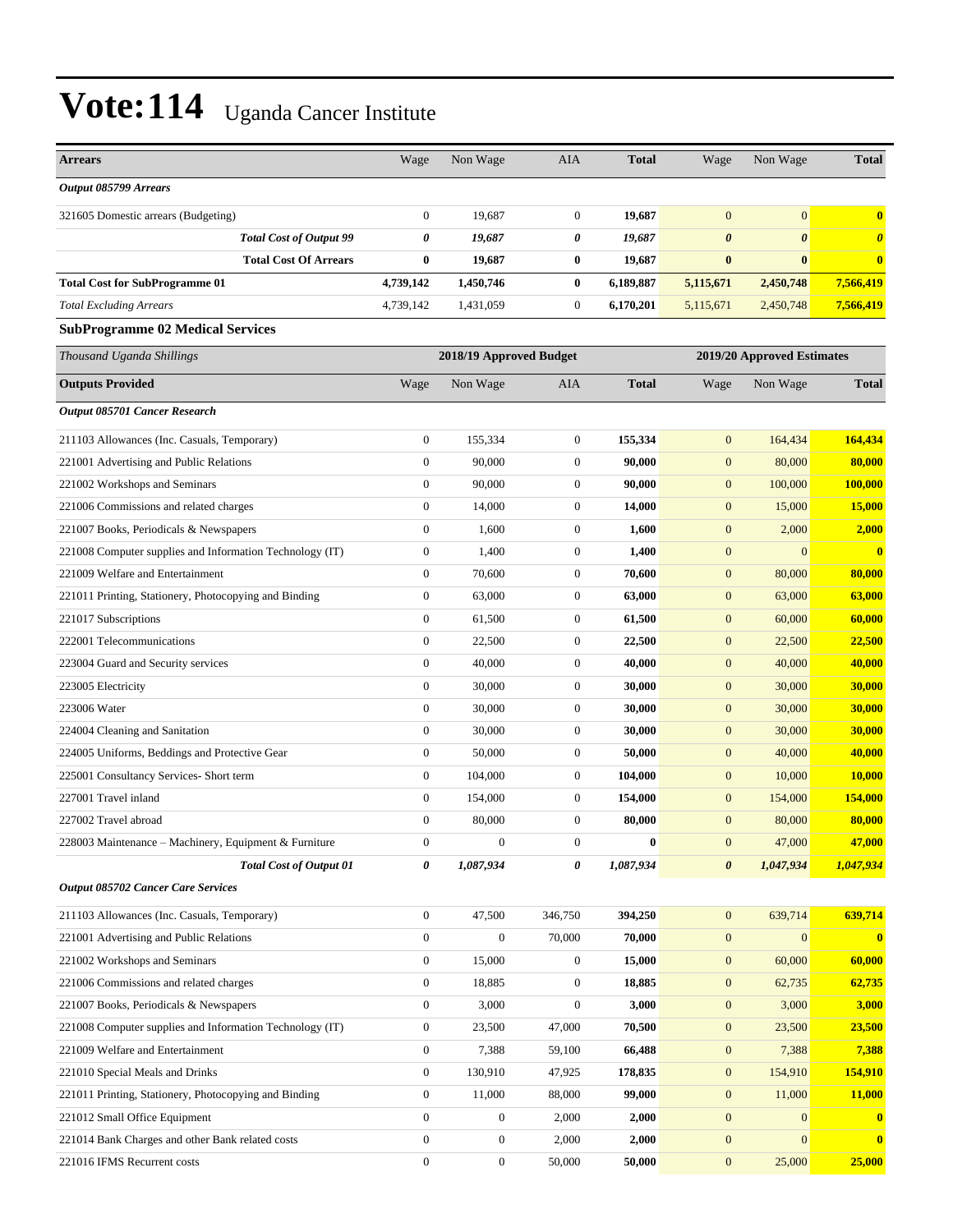| 221017 Subscriptions                                     | $\boldsymbol{0}$ | $\boldsymbol{0}$        | $\overline{0}$   | $\bf{0}$     | $\mathbf{0}$          | 50,000                     | 50,000        |
|----------------------------------------------------------|------------------|-------------------------|------------------|--------------|-----------------------|----------------------------|---------------|
| 221020 IPPS Recurrent Costs                              | $\mathbf{0}$     | $\boldsymbol{0}$        | $\overline{0}$   | $\bf{0}$     | $\mathbf{0}$          | 15,000                     | <b>15,000</b> |
| 222001 Telecommunications                                | $\boldsymbol{0}$ | 9,300                   | 65,100           | 74,400       | $\boldsymbol{0}$      | 74,300                     | 74,300        |
| 223005 Electricity                                       | $\mathbf{0}$     | $\boldsymbol{0}$        | 39,150           | 39,150       | $\boldsymbol{0}$      | 79,150                     | 79,150        |
| 223007 Other Utilities- (fuel, gas, firewood, charcoal)  | $\boldsymbol{0}$ | 50,000                  | $\boldsymbol{0}$ | 50,000       | $\mathbf{0}$          | 50,000                     | 50,000        |
| 224001 Medical Supplies                                  | $\boldsymbol{0}$ | 7,000,000               | $\overline{0}$   | 7,000,000    | $\mathbf{0}$          | 8,800,000                  | 8,800,000     |
| 224004 Cleaning and Sanitation                           | $\mathbf{0}$     | $\boldsymbol{0}$        | 80,000           | 80,000       | $\mathbf{0}$          | 47,000                     | 47,000        |
| 224005 Uniforms, Beddings and Protective Gear            | $\mathbf{0}$     | 4,000                   | 32,000           | 36,000       | $\mathbf{0}$          | 4,000                      | 4,000         |
| 225001 Consultancy Services- Short term                  | $\boldsymbol{0}$ | 66,704                  | 140,000          | 206,704      | $\mathbf{0}$          | 66,704                     | 66,704        |
| 227001 Travel inland                                     | $\boldsymbol{0}$ | 17,300                  | 190,300          | 207,600      | $\mathbf{0}$          | 207,300                    | 207,300       |
| 227002 Travel abroad                                     | $\boldsymbol{0}$ | 15,000                  | $\mathbf{0}$     | 15,000       | $\mathbf{0}$          | 15,000                     | 15,000        |
| 227004 Fuel, Lubricants and Oils                         | $\mathbf{0}$     | $\boldsymbol{0}$        | 58,000           | 58,000       | $\mathbf{0}$          | $\mathbf{0}$               | $\bf{0}$      |
| 228002 Maintenance - Vehicles                            | $\mathbf{0}$     | $\boldsymbol{0}$        | 21,800           | 21,800       | $\boldsymbol{0}$      | $\boldsymbol{0}$           | $\mathbf{0}$  |
| 228003 Maintenance – Machinery, Equipment & Furniture    | $\boldsymbol{0}$ | 4,700                   | 20,875           | 25,575       | $\mathbf{0}$          | 4,700                      | 4,700         |
| <b>Total Cost of Output 02</b>                           | 0                | 7,424,187               | 1,360,000        | 8,784,187    | $\boldsymbol{\theta}$ | 10,400,400                 | 10,400,400    |
| Output 085703 Cancer Outreach Service                    |                  |                         |                  |              |                       |                            |               |
| 211103 Allowances (Inc. Casuals, Temporary)              | $\mathbf{0}$     | 28,500                  | $\mathbf{0}$     | 28,500       | $\mathbf{0}$          | 57,000                     | 57,000        |
| 221001 Advertising and Public Relations                  | $\mathbf{0}$     | 12,400                  | $\boldsymbol{0}$ | 12,400       | $\mathbf{0}$          | 24,800                     | 24,800        |
| 221002 Workshops and Seminars                            | $\mathbf{0}$     | 20,000                  | $\boldsymbol{0}$ | 20,000       | $\boldsymbol{0}$      | 50,200                     | 50,200        |
| 221007 Books, Periodicals & Newspapers                   | $\mathbf{0}$     | 1,600                   | $\boldsymbol{0}$ | 1,600        | $\mathbf{0}$          | 9,200                      | 9,200         |
| 221008 Computer supplies and Information Technology (IT) | $\boldsymbol{0}$ | 7,600                   | $\mathbf{0}$     | 7,600        | $\mathbf{0}$          | $\mathbf{0}$               | $\mathbf{0}$  |
| 221009 Welfare and Entertainment                         | $\boldsymbol{0}$ | 3,000                   | $\boldsymbol{0}$ | 3,000        | $\mathbf{0}$          | 3,000                      | 3,000         |
| 221011 Printing, Stationery, Photocopying and Binding    | $\boldsymbol{0}$ | 24,000                  | $\boldsymbol{0}$ | 24,000       | $\mathbf{0}$          | 48,000                     | 48,000        |
| 227001 Travel inland                                     | $\mathbf{0}$     | 42,900                  | $\boldsymbol{0}$ | 42,900       | $\boldsymbol{0}$      | 85,800                     | 85,800        |
| 227004 Fuel, Lubricants and Oils                         | $\mathbf{0}$     | 30,000                  | $\boldsymbol{0}$ | 30,000       | $\boldsymbol{0}$      | 60,000                     | 60,000        |
| 228002 Maintenance - Vehicles                            | $\boldsymbol{0}$ | 1,000                   | $\mathbf{0}$     | 1,000        | $\mathbf{0}$          | 10,000                     | 10,000        |
| 228004 Maintenance - Other                               | $\boldsymbol{0}$ | 7,000                   | $\boldsymbol{0}$ | 7,000        | $\mathbf{0}$          | 8,000                      | 8,000         |
| <b>Total Cost of Output 03</b>                           | 0                | 178,000                 | 0                | 178,000      | $\boldsymbol{\theta}$ | 356,000                    | 356,000       |
| <b>Total Cost Of Outputs Provided</b>                    | $\bf{0}$         | 8,690,120               | 1,360,000        | 10,050,120   | $\bf{0}$              | 11,804,334                 | 11,804,334    |
| <b>Total Cost for SubProgramme 02</b>                    | $\bf{0}$         | 8,690,120               | 1,360,000        | 10,050,120   | $\bf{0}$              | 11,804,334                 | 11,804,334    |
| <b>Total Excluding Arrears</b>                           | $\mathbf{0}$     | 8,690,120               | 1,360,000        | 10,050,120   | $\mathbf{0}$          | 11,804,334                 | 11,804,334    |
| SubProgramme 03 Internal Audit                           |                  |                         |                  |              |                       |                            |               |
| Thousand Uganda Shillings                                |                  | 2018/19 Approved Budget |                  |              |                       | 2019/20 Approved Estimates |               |
| <b>Outputs Provided</b>                                  | Wage             | Non Wage                | AIA              | <b>Total</b> | Wage                  | Non Wage                   | <b>Total</b>  |
| Output 085705 Internal Audit                             |                  |                         |                  |              |                       |                            |               |
| 211103 Allowances (Inc. Casuals, Temporary)              | $\mathbf{0}$     | 8,000                   | $\boldsymbol{0}$ | 8,000        | $\mathbf{0}$          | 28,000                     | 28,000        |
| 213001 Medical expenses (To employees)                   | $\boldsymbol{0}$ | 4,000                   | $\boldsymbol{0}$ | 4,000        | $\boldsymbol{0}$      | 4,000                      | 4,000         |
| 221002 Workshops and Seminars                            | $\boldsymbol{0}$ | 4,000                   | $\overline{0}$   | 4,000        | $\boldsymbol{0}$      | 4,000                      | 4,000         |

221009 Welfare and Entertainment 0 200 0 **200** 0 13,000 **13,000**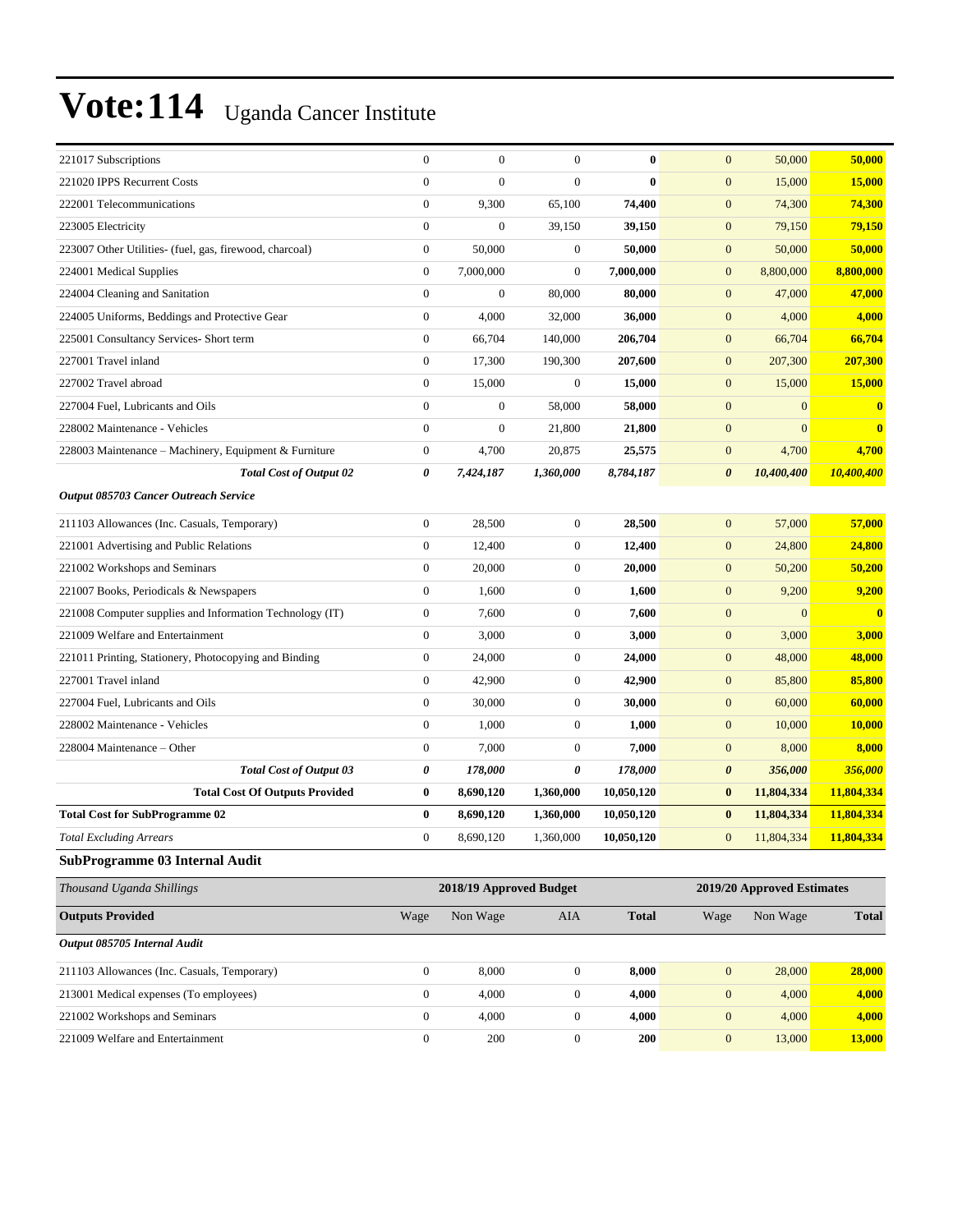| 227001 Travel inland                                                 | $\boldsymbol{0}$       | 8,800                   | $\mathbf{0}$     | 8,800        | $\mathbf{0}$           | 16,000                     | 16,000                  |
|----------------------------------------------------------------------|------------------------|-------------------------|------------------|--------------|------------------------|----------------------------|-------------------------|
| <b>Total Cost of Output 05</b>                                       | 0                      | 25,000                  | 0                | 25,000       | $\boldsymbol{\theta}$  | 65,000                     | 65,000                  |
| <b>Total Cost Of Outputs Provided</b>                                | $\bf{0}$               | 25,000                  | $\bf{0}$         | 25,000       | $\bf{0}$               | 65,000                     | 65,000                  |
| <b>Total Cost for SubProgramme 03</b>                                | $\bf{0}$               | 25,000                  | $\bf{0}$         | 25,000       | $\bf{0}$               | 65,000                     | 65,000                  |
| <b>Total Excluding Arrears</b>                                       | $\boldsymbol{0}$       | 25,000                  | $\boldsymbol{0}$ | 25,000       | $\boldsymbol{0}$       | 65,000                     | 65,000                  |
| <b>SubProgramme 04 Radiotherapy</b>                                  |                        |                         |                  |              |                        |                            |                         |
| Thousand Uganda Shillings                                            |                        | 2018/19 Approved Budget |                  |              |                        | 2019/20 Approved Estimates |                         |
| <b>Outputs Provided</b>                                              | Wage                   | Non Wage                | AIA              | <b>Total</b> | Wage                   | Non Wage                   | <b>Total</b>            |
| Output 085706 Radiotherapy Services                                  |                        |                         |                  |              |                        |                            |                         |
| 211103 Allowances (Inc. Casuals, Temporary)                          | $\boldsymbol{0}$       | 40,500                  | 40,500           | 81,000       | $\mathbf{0}$           | 154,000                    | 154,000                 |
| 221008 Computer supplies and Information Technology (IT)             | $\boldsymbol{0}$       | 20,300                  | 43,000           | 63,300       | $\mathbf{0}$           | 23,000                     | 23,000                  |
| 221009 Welfare and Entertainment                                     | $\boldsymbol{0}$       | 8,500                   | 85,000           | 93,500       | $\boldsymbol{0}$       | $\mathbf{0}$               | $\mathbf{0}$            |
| 221011 Printing, Stationery, Photocopying and Binding                | $\boldsymbol{0}$       | 4,300                   | 25,800           | 30,100       | $\mathbf{0}$           | 4,300                      | 4,300                   |
| 221012 Small Office Equipment                                        | $\boldsymbol{0}$       | $\mathbf{0}$            | 8,000            | 8,000        | $\mathbf{0}$           | $\mathbf{0}$               | $\overline{\mathbf{0}}$ |
| 222001 Telecommunications                                            | $\mathbf{0}$           | 8,400                   | 25,200           | 33,600       | $\mathbf{0}$           | 8,400                      | 8,400                   |
| 224005 Uniforms, Beddings and Protective Gear                        | $\boldsymbol{0}$       | 2,000                   | 10,000           | 12,000       | $\mathbf{0}$           | 12,000                     | 12,000                  |
| 225001 Consultancy Services- Short term                              | $\boldsymbol{0}$       | $\boldsymbol{0}$        | 123,000          | 123,000      | $\boldsymbol{0}$       | $\boldsymbol{0}$           | $\overline{\mathbf{0}}$ |
| 227001 Travel inland                                                 | $\boldsymbol{0}$       | $\boldsymbol{0}$        | 40,000           | 40,000       | $\mathbf{0}$           | 20,000                     | 20,000                  |
| 227002 Travel abroad                                                 | $\boldsymbol{0}$       | $\mathbf{0}$            | $\mathbf{0}$     | $\bf{0}$     | $\mathbf{0}$           | 20,000                     | 20,000                  |
| 227004 Fuel, Lubricants and Oils                                     | $\boldsymbol{0}$       | 4,600                   | 46,000           | 50,600       | $\mathbf{0}$           | 44,539                     | 44,539                  |
| 228002 Maintenance - Vehicles                                        | $\boldsymbol{0}$       | 18,000                  | $\mathbf{0}$     | 18,000       | $\mathbf{0}$           | 18,000                     | <b>18,000</b>           |
| 228003 Maintenance – Machinery, Equipment & Furniture                | $\boldsymbol{0}$       | 8,400                   | 53,500           | 61,900       | $\boldsymbol{0}$       | 300,700                    | 300,700                 |
| <b>Total Cost of Output 06</b>                                       | 0                      | 115,000                 | 500,000          | 615,000      | $\boldsymbol{\theta}$  | 604,939                    | 604,939                 |
| <b>Total Cost Of Outputs Provided</b>                                | $\bf{0}$               | 115,000                 | 500,000          | 615,000      | $\bf{0}$               | 604,939                    | 604,939                 |
| <b>Total Cost for SubProgramme 04</b>                                | $\bf{0}$               | 115,000                 | 500,000          | 615,000      | $\bf{0}$               | 604,939                    | 604,939                 |
| <b>Total Excluding Arrears</b>                                       | $\boldsymbol{0}$       | 115,000                 | 500,000          | 615,000      | $\mathbf{0}$           | 604,939                    | 604,939                 |
| <b>Development Budget Estimates</b>                                  |                        |                         |                  |              |                        |                            |                         |
| Project 1120 Uganda Cancer Institute Project                         |                        |                         |                  |              |                        |                            |                         |
| Thousand Uganda Shillings                                            |                        | 2018/19 Approved Budget |                  |              |                        | 2019/20 Approved Estimates |                         |
| <b>Capital Purchases</b>                                             | GoU Dev't External Fin |                         | <b>AIA</b>       | <b>Total</b> | GoU Dev't External Fin |                            | <b>Total</b>            |
| Output 085772 Government Buildings and Administrative Infrastructure |                        |                         |                  |              |                        |                            |                         |
| 281504 Monitoring, Supervision & Appraisal of capital works          | 200,000                | $\boldsymbol{0}$        | $\mathbf{0}$     | 200,000      | $\mathbf{0}$           | $\boldsymbol{0}$           | $\mathbf{0}$            |
| 312101 Non-Residential Buildings                                     | 8,609,000              | $\boldsymbol{0}$        | $\boldsymbol{0}$ | 8,609,000    | 10,309,000             | $\mathbf{0}$               | 10,309,000              |
| Total Cost Of Output 085772                                          | 8,809,000              | 0                       | 0                | 8,809,000    | 10,309,000             | $\boldsymbol{\theta}$      | 10,309,000              |
| Output 085784 OPD and other ward construction and rehabilitation     |                        |                         |                  |              |                        |                            |                         |
| 312101 Non-Residential Buildings                                     | $\boldsymbol{0}$       | $\boldsymbol{0}$        | $\boldsymbol{0}$ | $\bf{0}$     | 300,000                | $\mathbf{0}$               | 300,000                 |
| Total Cost Of Output 085784                                          | 0                      | 0                       | 0                | 0            | 300,000                | $\boldsymbol{\theta}$      | 300,000                 |
| <b>Total Cost for Capital Purchases</b>                              | 8,809,000              | $\boldsymbol{0}$        | 0                | 8,809,000    | 10,609,000             | $\mathbf{0}$               | 10,609,000              |
| <b>Total Cost for Project: 1120</b>                                  | 8,809,000              | $\boldsymbol{0}$        | $\boldsymbol{0}$ | 8,809,000    | 10,609,000             | $\mathbf{0}$               | 10,609,000              |
| <b>Total Excluding Arrears</b>                                       | 8,809,000              | $\boldsymbol{0}$        | $\boldsymbol{0}$ | 8,809,000    | 10,609,000             | $\mathbf{0}$               | 10,609,000              |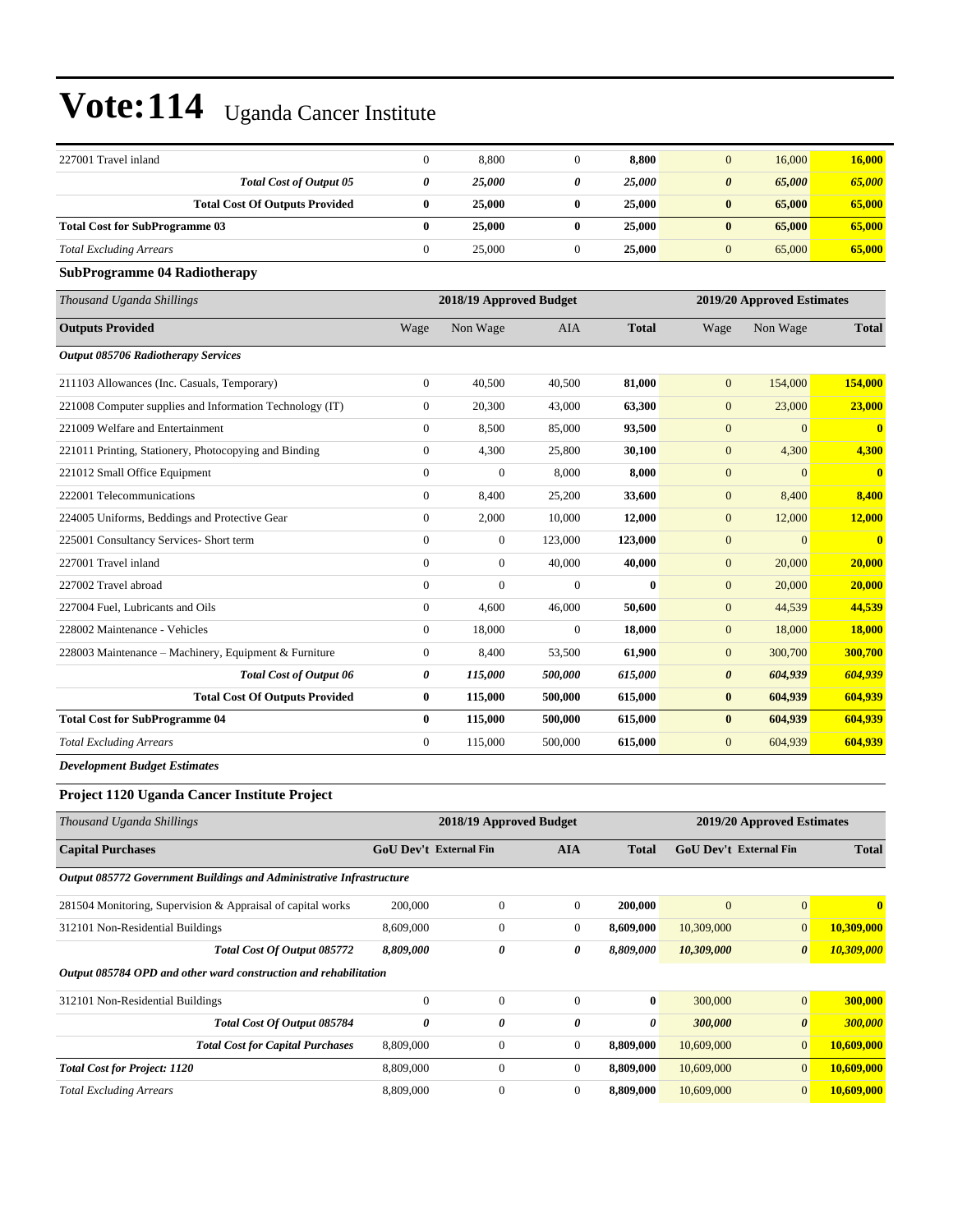### **Project 1345 ADB Support to UCI**

| Thousand Uganda Shillings                                              | 2018/19 Approved Budget |                               |                  | 2019/20 Approved Estimates |                  |                            |              |
|------------------------------------------------------------------------|-------------------------|-------------------------------|------------------|----------------------------|------------------|----------------------------|--------------|
| <b>Outputs Provided</b>                                                |                         | GoU Dev't External Fin        | <b>AIA</b>       | <b>Total</b>               |                  | GoU Dev't External Fin     | <b>Total</b> |
| <b>Output 085704 Cancer Institute Support Services</b>                 |                         |                               |                  |                            |                  |                            |              |
| 211103 Allowances (Inc. Casuals, Temporary)                            | 960,000                 | $\boldsymbol{0}$              | $\boldsymbol{0}$ | 960,000                    | 960,000          | $\overline{0}$             | 960,000      |
| 221001 Advertising and Public Relations                                | 20,000                  | $\boldsymbol{0}$              | $\mathbf{0}$     | 20,000                     | 15,000           | $\overline{0}$             | 15,000       |
| 221002 Workshops and Seminars                                          | 44,000                  | 200,000                       | $\mathbf{0}$     | 244,000                    | $\boldsymbol{0}$ | 200,000                    | 200,000      |
| 221003 Staff Training                                                  | $\mathbf{0}$            | 5,800,000                     | $\mathbf{0}$     | 5,800,000                  | $\boldsymbol{0}$ | 5,800,000                  | 5,800,000    |
| 221006 Commissions and related charges                                 | 40,000                  | $\boldsymbol{0}$              | $\mathbf{0}$     | 40,000                     | 40,000           | $\boldsymbol{0}$           | 40,000       |
| 221007 Books, Periodicals & Newspapers                                 | 2,900                   | $\boldsymbol{0}$              | $\boldsymbol{0}$ | 2,900                      | $\boldsymbol{0}$ | $\mathbf{0}$               | $\bf{0}$     |
| 221008 Computer supplies and Information Technology (IT)               | 52,000                  | $\boldsymbol{0}$              | $\mathbf{0}$     | 52,000                     | 40,000           | $\overline{0}$             | 40,000       |
| 221012 Small Office Equipment                                          | 4,000                   | $\boldsymbol{0}$              | $\mathbf{0}$     | 4,000                      | $\boldsymbol{0}$ | $\overline{0}$             | $\bf{0}$     |
| 222001 Telecommunications                                              | 6,000                   | $\boldsymbol{0}$              | $\mathbf{0}$     | 6,000                      | 6,000            | $\overline{0}$             | 6,000        |
| 223005 Electricity                                                     | 20,000                  | $\boldsymbol{0}$              | $\mathbf{0}$     | 20,000                     | 2,000            | $\overline{0}$             | 2,000        |
| 223006 Water                                                           | 20,000                  | $\boldsymbol{0}$              | $\boldsymbol{0}$ | 20,000                     | 20,000           | $\overline{0}$             | 20,000       |
| 227002 Travel abroad                                                   | 60,000                  | $\boldsymbol{0}$              | $\mathbf{0}$     | 60,000                     | 20,000           | $\overline{0}$             | 20,000       |
| 227004 Fuel, Lubricants and Oils                                       | 84,000                  | $\boldsymbol{0}$              | $\mathbf{0}$     | 84,000                     | 80,000           | $\overline{0}$             | 80,000       |
| 228002 Maintenance - Vehicles                                          | 24,000                  | $\mathbf{0}$                  | $\mathbf{0}$     | 24,000                     | 14,000           | $\overline{0}$             | 14,000       |
| Total Cost Of Output 085704                                            | 1,336,900               | 6,000,000                     | 0                | 7,336,900                  | 1,197,000        | 6,000,000                  | 7,197,000    |
| <b>Total Cost for Outputs Provided</b>                                 | 1,336,900               | 6,000,000                     | $\boldsymbol{0}$ | 7,336,900                  | 1,197,000        | 6,000,000                  | 7,197,000    |
| <b>Capital Purchases</b>                                               |                         | <b>GoU Dev't External Fin</b> | <b>AIA</b>       | <b>Total</b>               |                  | GoU Dev't External Fin     | <b>Total</b> |
| Output 085772 Government Buildings and Administrative Infrastructure   |                         |                               |                  |                            |                  |                            |              |
| 312101 Non-Residential Buildings                                       | 652,365                 | 34,212,869                    | $\boldsymbol{0}$ | 34,865,234                 | 652,365          | 40,038,212                 | 40,690,577   |
| Total Cost Of Output 085772                                            | 652,365                 | 34,212,869                    | 0                | 34,865,234                 | 652,365          | 40,038,212                 | 40,690,577   |
| Output 085777 Purchase of Specialised Machinery & Equipment            |                         |                               |                  |                            |                  |                            |              |
| 312202 Machinery and Equipment                                         | $\boldsymbol{0}$        | $\boldsymbol{0}$              | $\boldsymbol{0}$ | $\bf{0}$                   | 139,900          | 11,250,000                 | 11,389,900   |
| 312212 Medical Equipment                                               | $\boldsymbol{0}$        | 24,050,000                    | $\boldsymbol{0}$ | 24,050,000                 | $\mathbf{0}$     | $\mathbf{0}$               | $\bf{0}$     |
| Total Cost Of Output 085777                                            | 0                       | 24,050,000                    | 0                | 24,050,000                 | 139,900          | 11,250,000                 | 11,389,900   |
| <b>Total Cost for Capital Purchases</b>                                | 652,365                 | 58,262,869                    | $\boldsymbol{0}$ | 58,915,234                 | 792,265          | 51,288,212                 | 52,080,477   |
| <b>Total Cost for Project: 1345</b>                                    | 1,989,265               | 64,262,869                    | $\boldsymbol{0}$ | 66,252,134                 | 1,989,265        | 57,288,212                 | 59,277,477   |
| Total Excluding Arrears                                                | 1,989,265               | 64,262,869                    | $\overline{0}$   | 66,252,134                 | 1,989,265        | 57,288,212                 | 59,277,477   |
| Project 1476 Institutional Support to Uganda Cancer Institute          |                         |                               |                  |                            |                  |                            |              |
| Thousand Uganda Shillings                                              |                         | 2018/19 Approved Budget       |                  |                            |                  | 2019/20 Approved Estimates |              |
| <b>Capital Purchases</b>                                               |                         | GoU Dev't External Fin        | <b>AIA</b>       | <b>Total</b>               |                  | GoU Dev't External Fin     | <b>Total</b> |
| Output 085776 Purchase of Office and ICT Equipment, including Software |                         |                               |                  |                            |                  |                            |              |
| 312213 ICT Equipment                                                   | 350,000                 | $\boldsymbol{0}$              | $\mathbf{0}$     | 350,000                    | 270,000          | $\boldsymbol{0}$           | 270,000      |
| Total Cost Of Output 085776                                            | 350,000                 | 0                             | 0                | 350,000                    | 270,000          | $\boldsymbol{\theta}$      | 270,000      |
| Output 085777 Purchase of Specialised Machinery & Equipment            |                         |                               |                  |                            |                  |                            |              |
| 312212 Medical Equipment                                               | 781,000                 | $\boldsymbol{0}$              | $\boldsymbol{0}$ | 781,000                    | 761,000          | $\boldsymbol{0}$           | 761,000      |
| Total Cost Of Output 085777                                            | 781,000                 | 0                             | 0                | 781,000                    | 761,000          | $\boldsymbol{\theta}$      | 761,000      |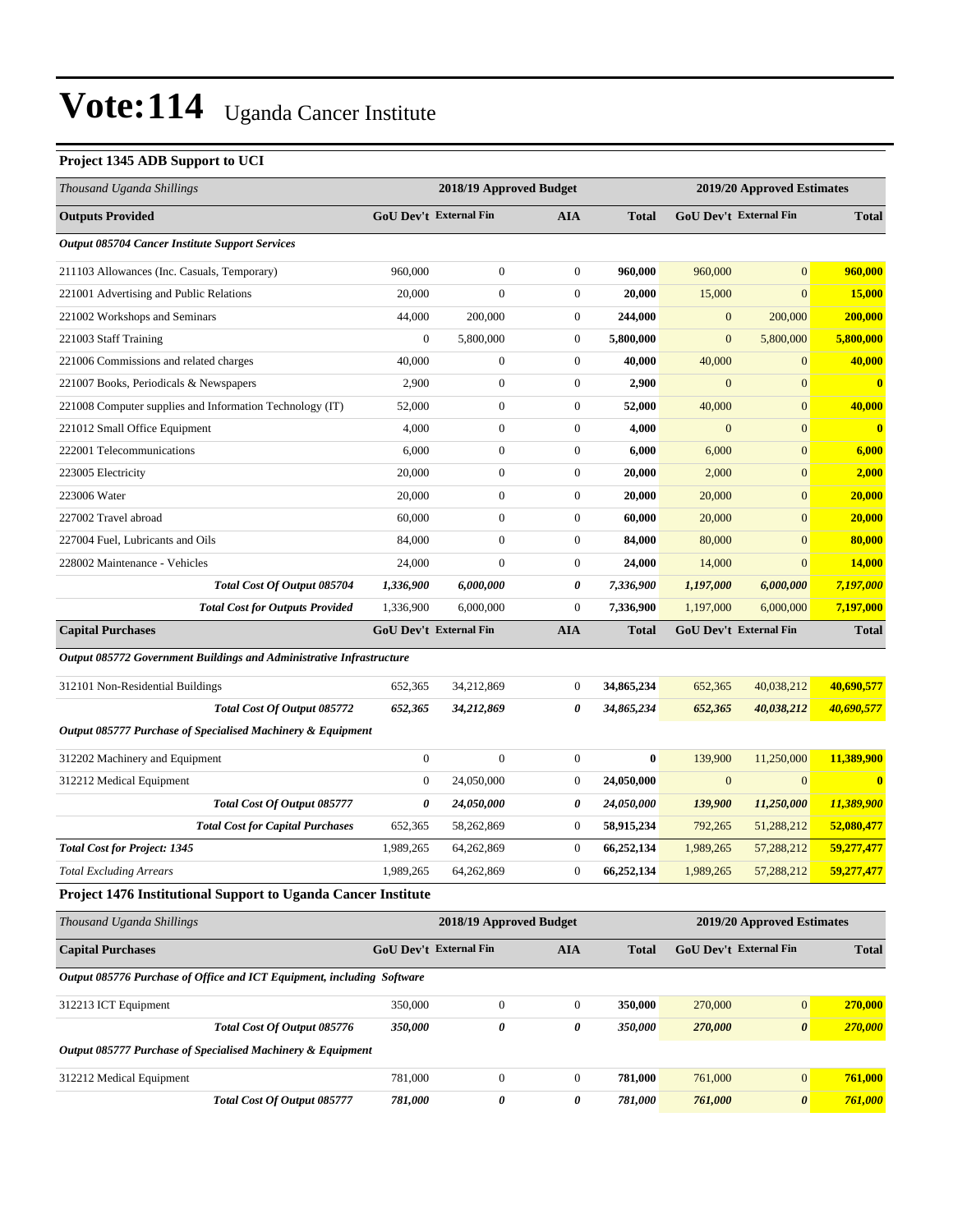#### *Output 085778 Purchase of Office and Residential Furniture and Fittings*

| 312203 Furniture & Fixtures         |                                         | $^{(1)}$  |   | 0         | 100,000   |                       | 100.000   |
|-------------------------------------|-----------------------------------------|-----------|---|-----------|-----------|-----------------------|-----------|
|                                     | Total Cost Of Output 085778             |           | 0 | 0         | 100,000   | $\boldsymbol{\theta}$ | 100,000   |
|                                     | <b>Total Cost for Capital Purchases</b> | 1,131,000 |   | 1.131.000 | 1.131.000 |                       | 1,131,000 |
| <b>Total Cost for Project: 1476</b> |                                         | 1,131,000 |   | 1.131.000 | 1,131,000 |                       | 1,131,000 |
| <b>Total Excluding Arrears</b>      |                                         | 1,131,000 |   | 1.131.000 | 1,131,000 |                       | 1,131,000 |

### **Project 1527 Establishment of an Oncology Centre in Northern Uganda**

| Thousand Uganda Shillings                                            |              | 2018/19 Approved Budget       |                | 2019/20 Approved Estimates |                               |                       |              |
|----------------------------------------------------------------------|--------------|-------------------------------|----------------|----------------------------|-------------------------------|-----------------------|--------------|
| <b>Capital Purchases</b>                                             |              | <b>GoU Dev't External Fin</b> | <b>AIA</b>     | <b>Total</b>               | <b>GoU Dev't External Fin</b> |                       | <b>Total</b> |
| Output 085772 Government Buildings and Administrative Infrastructure |              |                               |                |                            |                               |                       |              |
| 281504 Monitoring, Supervision & Appraisal of capital works          | $\mathbf{0}$ | $\mathbf{0}$                  | $\overline{0}$ | $\bf{0}$                   | 150,000                       | $\mathbf{0}$          | 150,000      |
| 312104 Other Structures                                              | $\mathbf{0}$ | $\boldsymbol{0}$              | $\overline{0}$ | $\bf{0}$                   | 50,000                        | $\mathbf{0}$          | 50,000       |
| Total Cost Of Output 085772                                          | 0            | 0                             | 0              | 0                          | 200,000                       | $\boldsymbol{\theta}$ | 200,000      |
| <b>Total Cost for Capital Purchases</b>                              | $\mathbf{0}$ | $\boldsymbol{0}$              | $\overline{0}$ | $\bf{0}$                   | 200,000                       | $\overline{0}$        | 200,000      |
| <b>Total Cost for Project: 1527</b>                                  | $\mathbf{0}$ | $\overline{0}$                | $\Omega$       | $\mathbf{0}$               | 200,000                       | $\overline{0}$        | 200,000      |
| <b>Total Excluding Arrears</b>                                       | $\mathbf{0}$ | $\overline{0}$                | $\overline{0}$ | $\bf{0}$                   | 200,000                       | $\mathbf{0}$          | 200,000      |
|                                                                      | GoU          | <b>External Fin</b>           | <b>AIA</b>     | <b>Total</b>               | GoU                           | <b>External Fin</b>   | <b>Total</b> |
| <b>Total Cost for Programme 57</b>                                   | 26,949,273   | 64,262,869                    | 1,860,000      | 93,072,141                 | 33,969,957                    | 57,288,212            | 91,258,169   |
| <b>Total Excluding Arrears</b>                                       | 26,929,586   | 64,262,869                    | 1,860,000      | 93,052,455                 | 33,969,957                    | 57,288,212            | 91,258,169   |
|                                                                      | GoU          | <b>External Fin</b>           | <b>AIA</b>     | <b>Total</b>               | GoU                           | <b>External Fin.</b>  | <b>Total</b> |
| <b>Grand Total for Vote 114</b>                                      | 26,949,273   | 64,262,869                    | 1,860,000      | 93,072,141                 | 33,969,957                    | 57,288,212            | 91,258,169   |
| <b>Total Excluding Arrears</b>                                       | 26,929,586   | 64,262,869                    | 1,860,000      | 93,052,455                 | 33,969,957                    | 57,288,212            | 91,258,169   |